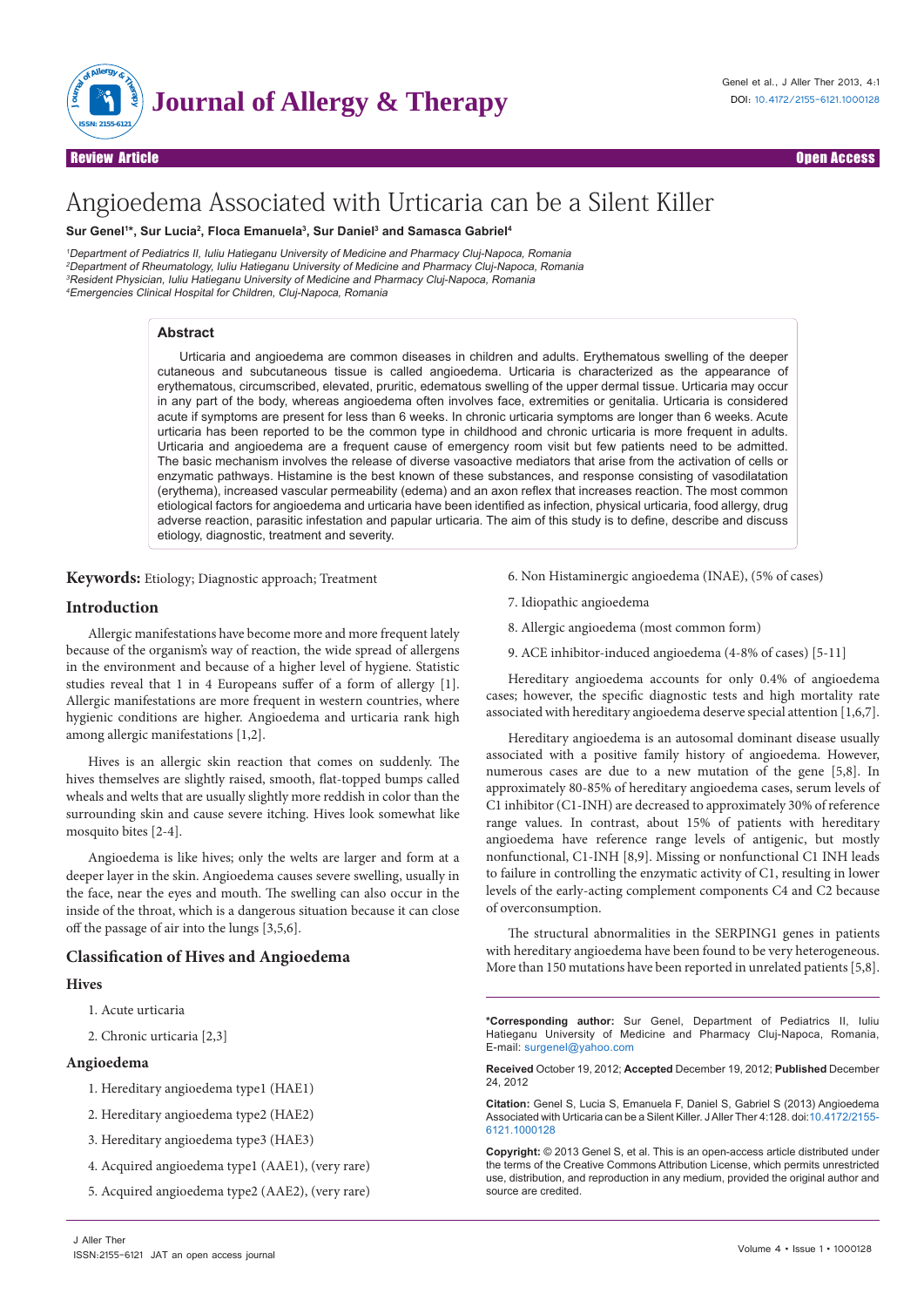HAE3 is the most recently described type of hereditary angioedema. In HAE3, C1-INH function and complement components are normal [5-7]. AAE1 is usually linked to an underlying lymphoproliferative disorder. The onset of angioedema can precede other symptoms of a lymphoproliferative disease [5-8]. AAE2 is associated with autoantibodies that directly inhibit C1INH function. AAE1 and AAE2 are very rare in the pediatric population [5-8]. INAE angioedema is angioedema without urticaria. Patients usually do not respond to antihistamines. [5-8]. The idiopathic form of angioedema may be associated with swelling, hives that persist longer than 6 weeks, or both [5-8,10]. Allergic angioedema is characterized by swelling, hives, or both in reaction to environmental factors such as food, an insect sting or bite, cold, heat, latex, or a drug. Usually, these environmental factors provoke histamine release that leads to swelling, hives, or both [5-8] (Table 1).

## **Pathophysiology**

Urticaria and angioedema partly have the same pathophysiology. Urticaria results from the release of histamine, bradykinin, leukotriene C4, prostaglandin D2, and other vasoactive substances from mast cells and basophils in dermis. These substances cause extravasation of plasma into the dermis, leading to the urticarial lesion. The intense pruritus of urticaria is a result of histamine released into the dermis [12-14].

In terms of immune reactions, urticaria and allergic angioedema admit 2 types of reactions: immune mediated and non-immune mediated. Histamine is the most frequently involved mediator. It is released from the mastocyte along with leukotriene (LT) and prostaglandin through a directly immune mediated mechanism, mediated by IgE, which is characteristic to food products, medicine and insect bites. It can also be released directly in viral and bacterial infections and in certain medicine's case (antibiotics, AINS, opioids, radiocontrast agents). It can also be released from food products containing histidine, which is found in fish, cheese and red wine.

Histamine is the ligand for 2 membrane-bound receptors, the H1 and H2 receptors, which are present on many cell types. The activation of the H1 histamine receptors on endothelial and smooth muscle cells leads to increased capillary permeability. The activation of the H2 histamine receptors leads to arteriolar and venule vasodilation.

In the immune mechanism of urticaria and allergic angioedema there are involved 3 types of reactions [12-14]:

1. The type I allergic immunoglobulin IgE response is initiated by antigen-mediated IgE immune complexes that bind and cross-link

| Urticaria                                                                                                                                                                                                                                                                                                                   | Angioedema                                                                                                  |
|-----------------------------------------------------------------------------------------------------------------------------------------------------------------------------------------------------------------------------------------------------------------------------------------------------------------------------|-------------------------------------------------------------------------------------------------------------|
| - A rash of smooth, raised, pink or reddish<br>bumps of different sizes, called wheals<br>- Appear suddenly                                                                                                                                                                                                                 | - Describes marked swelling, usually<br>around the eyes and mouth                                           |
| - May cover all or part of the body<br>- Usually appear first on the covered - The skin may appear normal, without<br>areas of the skin such as the trunk and hives or other rash<br>upper parts of the arm and legs                                                                                                        | - It may also involve the throat, tonque,<br>hands, feet and genitals<br>- The eyes may appear swollen shut |
| - Wheals appear in batches; each wheal - The swelling may not be symmetrical<br>may last from a few minutes to six hours<br>- Are usually patchy at first, but the<br>patches may run together until the<br>urticaria cover most of the body<br>- The patches can be small or large; they<br>are usually irregular in shape |                                                                                                             |
| - The itching is often very intense [22]                                                                                                                                                                                                                                                                                    | - The swelling usually do not itch but<br>may be painful or burning [22]                                    |

**Table 1:** Urticaria and angioedema symptoms and signs.

Fc receptors on the surface of mast cells and basophils, thus causing degranulation with histamine release.

2. The type II allergic response is mediated by cytotoxic T cells, causing deposits of immunoglobulins, complement, and fibrin around blood vessels. This leads to urticarial vasculitis.

3. The type III immune-complex disease is associated with systemic lupus erythematosus and other autoimmune disease that cause urticaria.

Bradykinin is an important swelling mediator. Kallikrein forms from C1-INH under prekallikrein action. It acts upon kininogens, turning it into bradykinin.

In some patients with chronic urticaria the disease appears to be an autoimmune disorder. Thus about 35-40% of patients have circulating IgG antibodies directed against a subunit of the IgE receptor, and another part of patients (5-10%) have antibodies against a subunit of IgE. These antibodies and complement fixation increase histamine release. In the last decade predominantly allergic and autoimmune diseases were found. This is due to stimulation of T cells toward T helper 2 growing and encourages the release of IgE antibodies. Changing the ratio of T helper 2 lymphocytes and T helper 1 lymphocytes in favor of T helper2 cell can be explained by the hygiene measures supported with decreased infections and thereby stimulate T lymphocytes lack helper 1. Autoimmune diseases such as thyroiditis, vitiligo, type I diabetes, rheumatoid arthritis, pernicious anemia, are frequently associated with chronic urticaria. Recently, a strong association was found between basophil-histamine-releasing activity and HLA-DR4 and DQ8. The basophil histamine release assay is the "gold standard" for detecting functional autoantibodies in the serum of patient with chronic urticaria. The finding that peripheral blood basophils are reduced or absent in patients with chronic urticaria histamine-releasing autoantibodies suggests that chronic urticaria has an autoimmune origin [15].

## **Non-Immune-Mediated Urticaria**

Complement-mediated urticaria includes viral and bacterial infections, serum sickness, and transfusion reactions. Urticarial transfusion reactions occur when allergenic substances in the plasma of the donated blood product react with preexisting IgE antibodies in the recipient. Certain drugs (opioids, vecuronium, vancomycin, and others) as well as radiocontrast agents cause urticaria due to mast cell degranulation through a non-IgE-mediated mechanism [12-15].

## **Etiology**

In 50% of patients with acute urticaria, a specific etiology can be identified. Brief episodes of urticaria can be associated with identifiable causes, and the method of exposure (direct contact, oral or intravenous routes) is usually known. Urticaria is often associated with a recent infection [16-20].

#### **Food allergens**

The most famous food products involved in the appearance of urticaria are: nuts, peanuts, eggs, fish, milk and tomatoes. Fish, cheese and red wine can contain histidine, which can eventually cause urticarial reactions or allergic angioneurotic edema.

#### **Medical allergens**

A list of medicine, such as aspirin, NSAIDs, opiates, succinylcholine, antibiotics (beta-lactams, polymyxin, ciprofloxacin, vancomycin, and rifampin) can cause urticaria and angioneurotic edema through a non-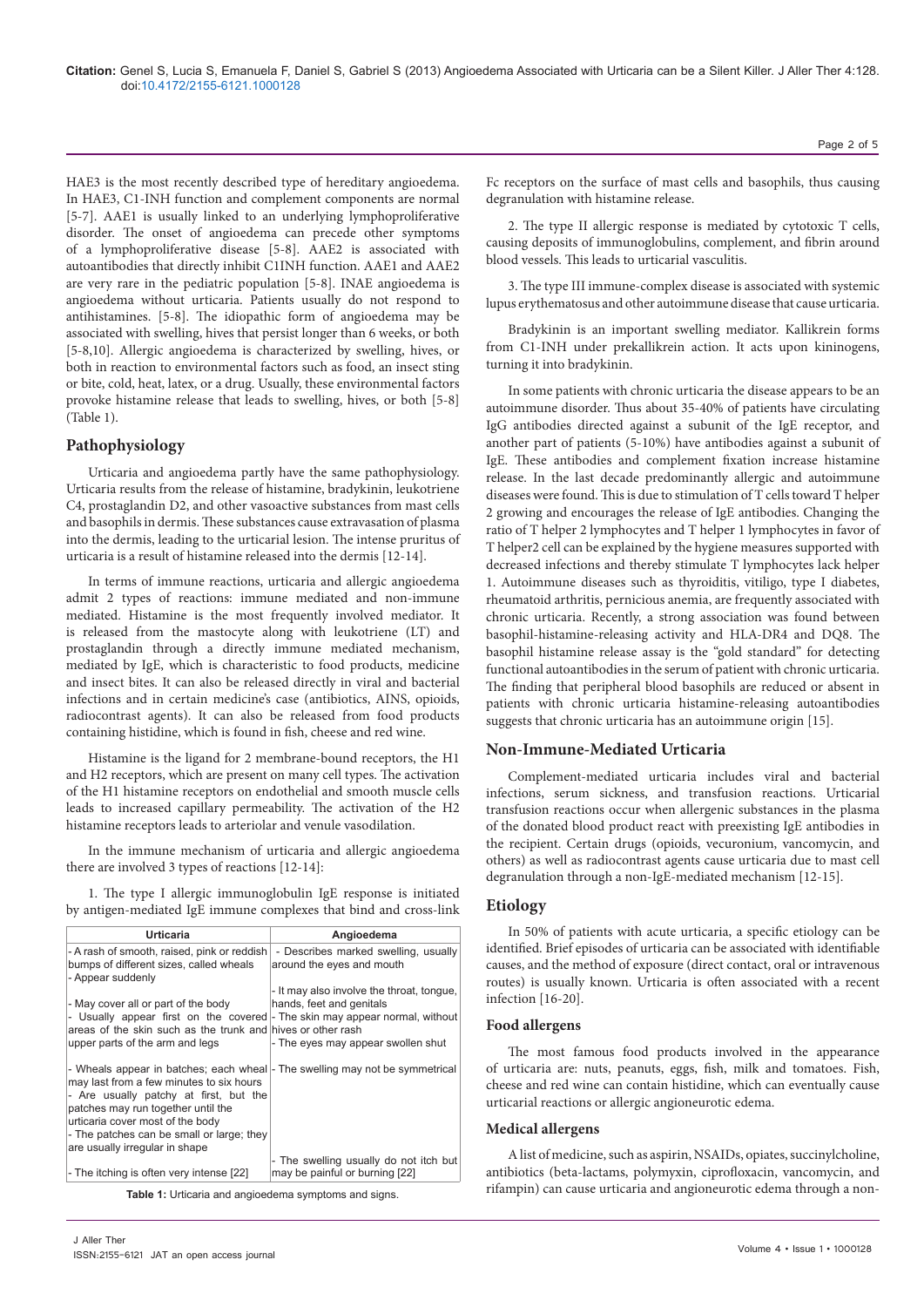Page 3 of 5

allergic mechanism, but with participation of IgE. Mainly, any drug is capable of inducing an allergic reaction.

## **Contact allergens**

These refer to those allergens which appear during daily activities in some professions. In this case, exposure to eggs, nuts and a whole list of other products can cause urticaria manifestations.

## **Insect bites**

In this case, the most common are the bites of mosquitoes, bees and spiders.

## **Hypersensitivity**

Urticaria may be caused by other immediate hypersensitivity allergic reactions to an ingested, inhaled, or percutaneously inoculated substance (e.g. Latex, stinging insects, and occupational exposures).

## **Medical causes**

Urticaria has been reported with infectious diseases. Viral infections associated with acute urticaria include acute viral syndromes, hepatitis (A, B, and C), Epstein-Barr, and herpes simplex virus. Streptococcal infection has been reported as the cause of 17% of acute urticaria cases in children. Urticaria has also been reported with chronic parasitic infections. Although sinusitis, cutaneous fungal infections, Helicobacter pylori infection, or other acute infections have been reported in the literature to cause urticaria, the data are not strongly supported [19]. Hormonal causes via endocrine tumors or ovarian pathology are rare. Oral contraceptive use or changes in the menstrual cycle have been reported as a possible cause of urticaria; patients commonly report worsening of hives with the menstrual cycle. This may be hormonally mediated, and the cyclical use of analgesics should also be considered as a possible etiology.

Recurrent urticaria includes the following: crioglobulinemia, serum sickness, other immune complex-mediated inflammation, systemic lupus erythematosus, rheumatoid arthritis, juvenile rheumatoid arthritis, hypothyroidism and hyperthyroidism, although euthyroid patients with antithyroid antibodies, lymph reticular malignancies, pregnancy.

## **Physical causes**

They include the following: cold, pressure, vibration, cholinergic, sunlight, water, dermographism, exercise [3,21,22].

# **Epidemiology**

Urticaria (acute and chronic) affects 15-25% of the population at some time in their lives. The incidence of acute urticaria is higher in people with atopy, and the condition occurs most commonly in children and young adults [2,6].

Some patients can have both urticaria and angioedema, occurring simultaneously or separately. Approximately 50% of patients have both urticaria and angioedema, whereas 40% have urticaria alone, and 10% have angioedema alone. Hereditary angioedema accounts for only 0.4% of cases of angioedema but is associated with a high mortality rate [2,6,7,13].

The II Pediatric Clinic's cases, from January 2011 until January 2012, have noted 1180 patients who presented different allergic manifestations of teguments, representing 18% out of the total of 6400 patients that were interned over the course of that year. Urticaria caused by food was diagnosed in 35% of the 1180 allergic patients, meaning 436 patients. The rest of the urticaria manifestations appeared as results of infections, medicine use or specific disease. Of the patients with urticaria, 51%, i.e. 601 patients also presented angioneurotic edema manifestations. To identify the allergens, the specific IgE pediatric panel was made for 20 allergens.

## **Hereditary angioedema**

Lack of pruritus and urticarial lesions, recurrent GI attacks of colic and episodes of laryngeal edema are the most commonly symptoms and signs.

Appearance of linear wheal at site of brisk stroke with firm object suggests dermographism.

## **Serum sickness**

It is an immune complex–mediated hypersensitivity reaction characterized by urticaria, pyrexia, lymphadenopathy, myalgia, and arthralgia or arthritis.

## **Pressure urticaria**

It is typically delayed, most commonly occur 4 hours after the sustained stimulus (e.g., shoulder strap or belt, running, or manual labor). Often accompanies dermographism or chronic idiopathic urticaria [2-5].

# **Exercise-related anaphylaxis**

It is characterized by the appearance of pruritic cutaneous erythema and urticaria. It may progress to angioedema of face, oropharynx, larynx, or intestine or to vascular collapse. Exercise-induced anaphylaxis represents a distinct form of physical allergy.

# **Cholinergic urticaria**

In cholinergic urticaria, itching, burning, tingling, warmth, or irritation precedes the onset of numerous small (1 to 2 mm in diameter), pruritic wheals surrounded by large area of erythema. Patients who are affected with cholinergic urticaria may experience systemic symptomatology, such as fainting, abdominal cramping, diarrhea, salivation, headaches. Angioedema, asthma, anaphylactoid reactions, and even anaphylactic reactions are also reported [2-5].

# **Cold urticaria**

Exposure to low ambient temperature or cold objects causes redness, itching, swelling and hives on the skin that has been in contact with the cold. Swimming in cold water is the most common cause of a severe, whole-body reaction - leading to vascular collapse [5-7].

## **Solar urticaria**

It is characterized by pruritus, stinging, erythema, and wheal formation after a brief period of exposure to natural sunlight or an artificial light source emitting the appropriate wavelength.

## **Vibratory angioedema**

It is a rare form of chronic hives; the stimulus is a strong vibration which can occur with cholinergic urticaria. Rare forms of physical allergy such as local heat urticaria, aquagenic urticaria and contact urticaria are also reported [2-5].

# **Diagnostic Approach**

Detailed history is essential for diagnosis. Patients with angioedema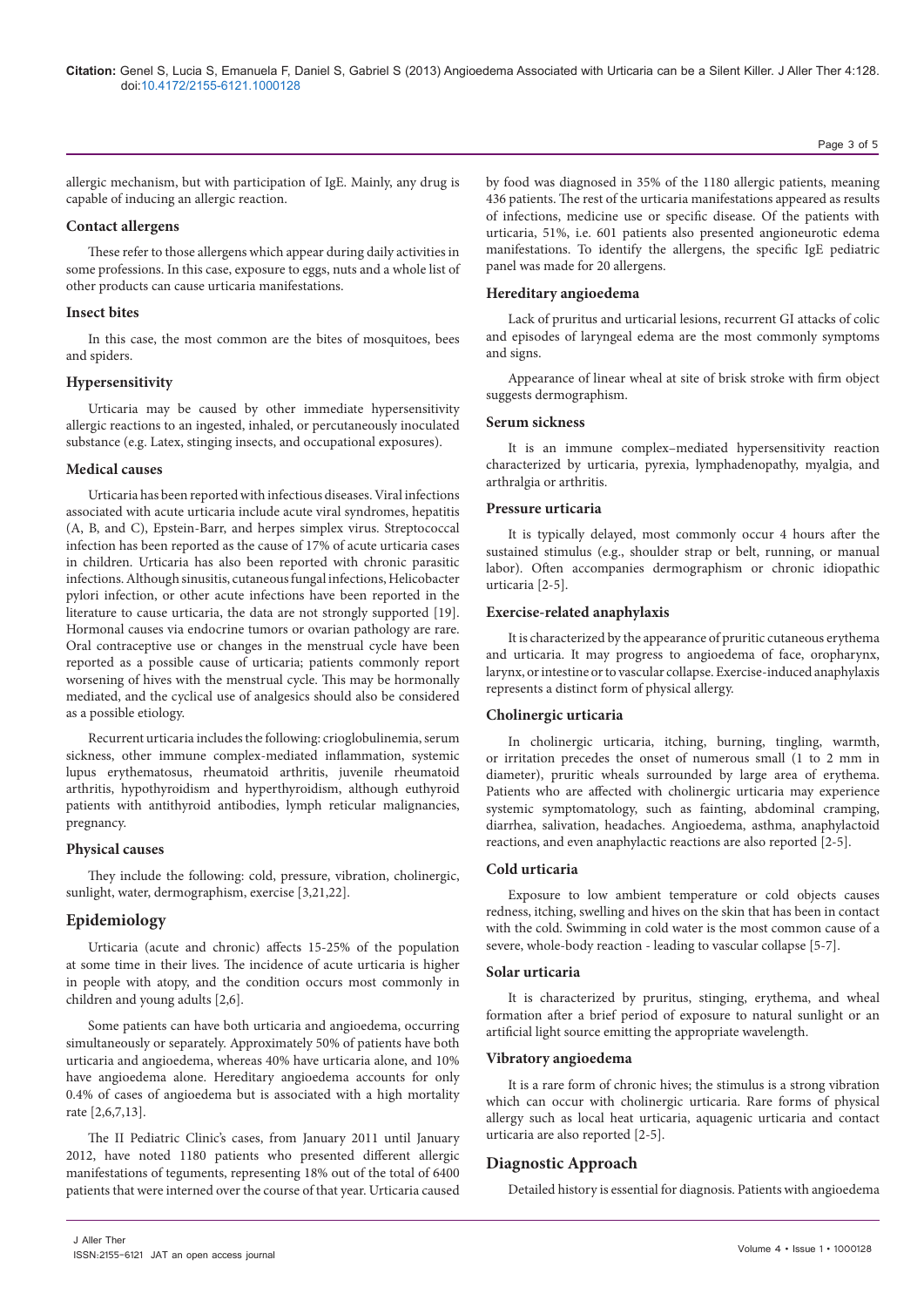or urticaria should be questioned to identify the offending antigen. A personal or family history of atopy such as allergic rhinitis, asthma, and aspirin allergy should be sought.

Physical examination include: thyroid enlargement, lymphadenopathy or hepatosplenomegaly, joint, renal, central nervous system, skin, or serous surface abnormalities (suggesting a connective tissue disorder), dermographism.

Laboratory tests consist of IgE measurement, skin testing, monospot test if acute mononucleosis is suspected and complement studies to exclude hereditary or acquired C1 esterase inhibitor deficiency [2-5].

IgE-mediated reactions to environmental allergens can be confirmed by skin-prick testing and radioallergosorbent tests on blood. Results of both tests have to be interpreted in clinical context.

For diagnosis of acute urticaria clinical signs and medical history are important, without the need for specific tests. In chronic urticaria diagnostic medical history and clinical signs are necessary. For differential diagnosis it is important to exclude the drug-induced urticaria, autoimmune thyroiditis which determines TPO and TSH. To extend diagnosed chronic urticaria, tests are required for: infectious disease, type I allergy, autoantibodies, physical tests, pseudoallergenfree diet for 3 weeks and tryptase biobsy. To exclude other forms of urticaria such as cold contact urticaria, delayed-pressure urticaria, heat contact urticaria, aquagenic urticaria, cholinergic urticaria and dermographic urticaria provocation tests are made [15].

#### **Differential diagnosis**

 Contact dermatitis: It is characterized by vesicular eruption. It progress to chronic skin thickening with continued allergenic exposure.

 Atopic dermatitis: Major characteristics include the following: pruritus, facial and extensor involvement in infants and young children, chronic relapsing dermatitis and personal or family history of atopy.

 Cutaneous mastocytosis: It is characterized by reddish-brown macules or papules that respond to trauma with urticaria and erythema.

 $\triangleright$  Systemic mastocytosis: Patients with systemic mastocytosis can have episodic systemic flushing, with or without urticaria.

 Cutaneous necrotizing angiitis (urticarial vasculitis): It tends to run a chronic course. A patient presents an urticarial eruption, associated with burning rather than pruritus, lasting for more than 24 hours in a fixed location. Lesions have an erythematosus appearance and heal to a pigmented scar. Urticarial vasculitis is associated with arthralgias, an elevated erythrocyte sedimentation rate (ESR), and normo- or hypocomplementemia.

 Other causes of facial swelling include: superior vena cava syndrome, hypothyroidism, autoimmune disorders, lymphoma and other tumors of the head and neck [2,17].

## **Treatment**

## **Medical treatment**

Acute urticaria may progress to life-threatening angioedema and/ or anaphylactic shock in a very short time. If associated angioedema is present, especially if life-threatening obstruction of the airway is suspected, emergency treatment is needed. Treatment consists in airway management, glucocorticoids,  $H_1$  and  $H_2$  antihistamines and subcutaneous epinephrine.

The treatment of urticaria with angioedema depends on the severity of symptoms. For mild to moderately severe localized symptoms, a nonprescription antihistamine by mouth is usually adequate, along with skin-care measure for comfort. For more severe cases, an injection or short course of a corticosteroid may be needed to rapidly reduce swelling and itching.

As advised in the 2009 EAACI/GA(2)LEN/EDF/WAO management guideline, due to the fluctuating nature of acute urticaria and the chance that spontaneous remission can occur at any time, continued or alternative drug treatment should be reevaluated every 3-6 months.

#### **Medications**

**H1 antagonists (first generation antihistamines):** Shortacting type H1 antihistamines: These medications, including diphenhydramine, are the primary treatment of mild cases of hives and angioedema. The older, first-generation H1 antagonists are effective in reducing the lesions and pruritus but can produce a number of adverse effects, such as drowsiness, anticholinergic effects, and cognitive effects, which may continue until the next day. Many interactions have been described for these sedating antihistamines with alcohol and drugs affecting the central nervous system, such as analgesics, hypnotics, sedatives, and mood elevating drugs. Thus, these agents can be useful if administrated at bedtime [6,20,23,24].

Commonly used first generation agents include diphenhydramine, hydroxyzine, chlorpheniramine and cyproheptadine. For refractory cases, use a combination of H1 and H2 antihistamines plus PO glucocorticoids.

**H1 antagonists (second-generation antihistamines):** The second generation antihistamines are minimally sedating and free of anticholinergic effects, with very few adverse effects reported (cetirizine can cause drowsiness in up to 10% of patients). Considering their good safety profile, these agents should be considered as the first line symptomatic treatment for urticaria. Many specialists prefer the use of these agents for chronic urticaria. Second-generation agents are cetirizine, levocetirizine, desloratadine, loratadine and fexofenadine [23-25]. Most patients with chronic urticaria can use second-generation antihistamine administrated in single dose, preferred at bedtime.

**H2 antagonists:** H2 antagonists are not effective when used as single agents for urticaria, however, the combination of an H1 antagonist with an H2 antagonist has been shown to be more effective than an H1 antagonist alone. These drugs are usually used to decrease gastric acid secretion. Most commonly used agents are ranitidine and cimetidine [6,23].

**Corticosteroids:** The EAACI/GA(2)LEN/EDF/WAO management guideline recommends the use of corticosteroids only in severely affected patients.

For acute urticaria nonresponsive to antihistamines and acute exacerbations of chronic spontaneous urticaria, a short course of an oral corticosteroid or a single dose of a long-acting injectable steroid is not usually associated with long-term sequelae. Corticosteroids stabilize mast cell membranes, inhibit histamine release and reduce the inflammatory effect of histamine and other mediators. These drugs may be helpful to reduce the chance of the rash coming back and to relieve symptoms, such as swelling and inflammation, but may take a few hours to work. Examples are prednisone, methylprednisolone and dexamethasone.

**Sympathomimetic agents:** Sympathomimetic agents cause vaso-